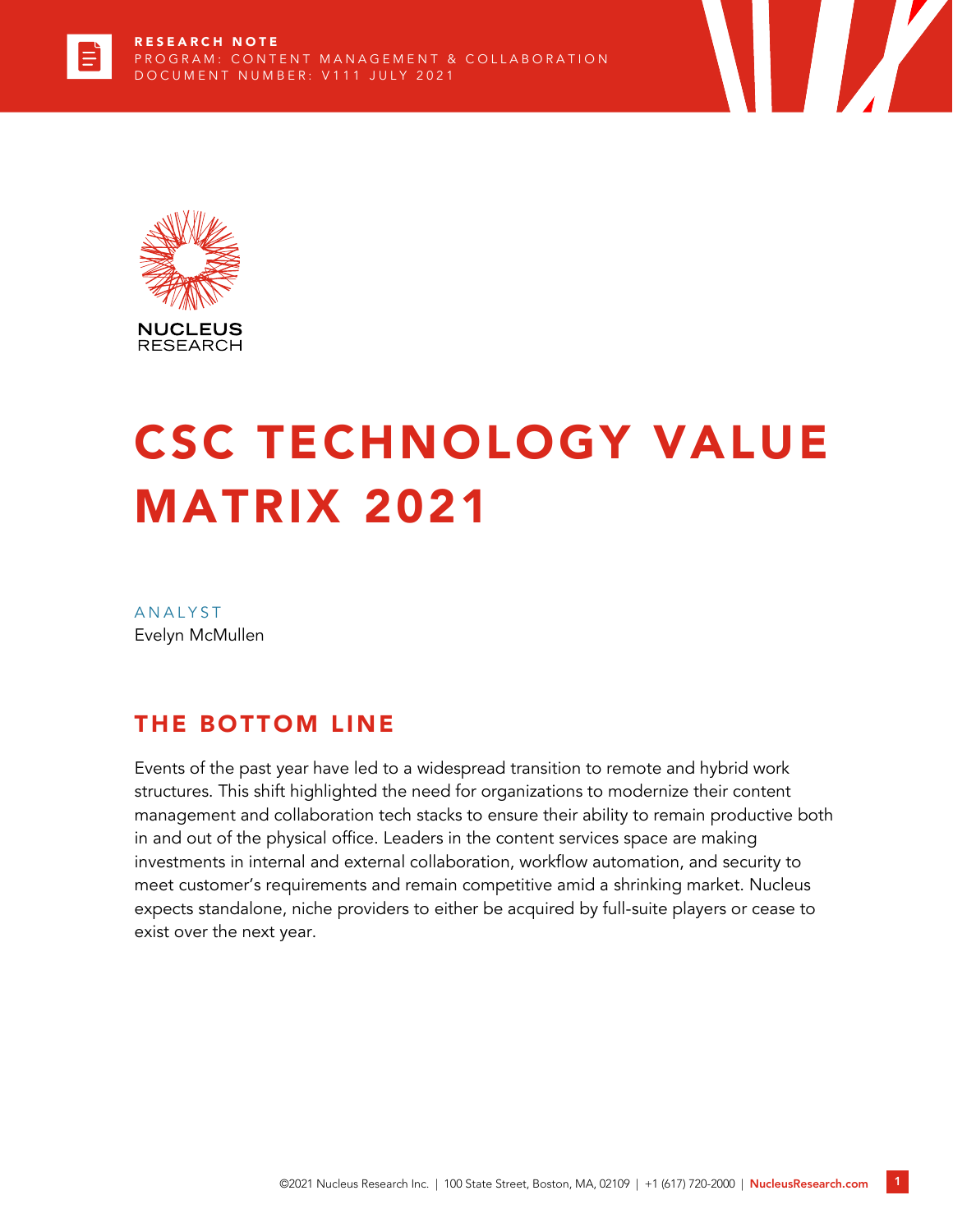

# MARKET OVERVIEW

The events of this past year have put to rest any argument for the continued use of traditional, on-premises content management and storage systems. A planned transition to permanent remote and hybrid work structures has pushed organizations of all sizes to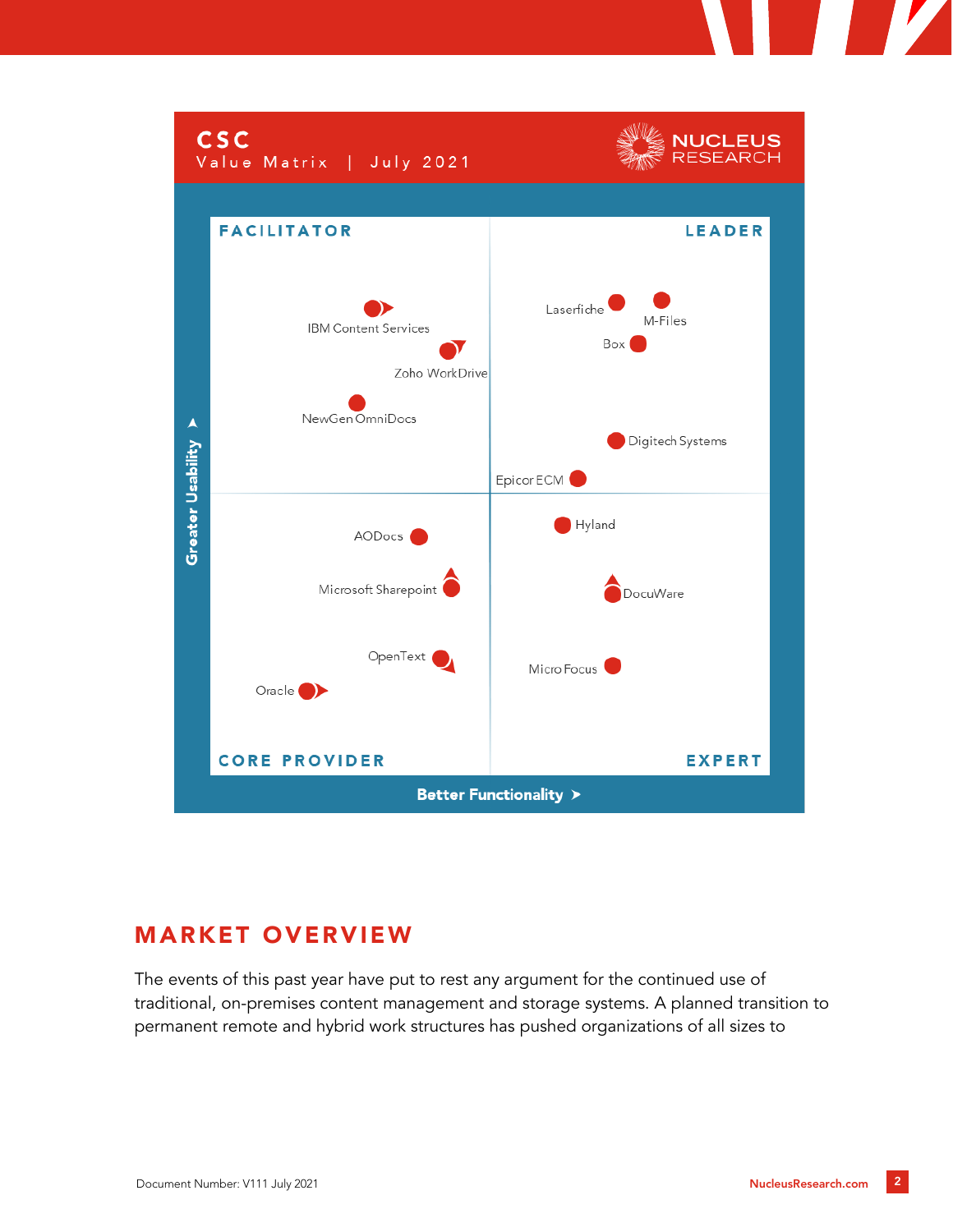

Nucleus interviewed users and found that they continue to view agnostic repositories, flexible and hybrid implementations, and automated taxonomy as critical factors driving selection and ROI in CSC deployments. Key investment areas over the course of the pandemic include:

- **Collaboration.** To enable users to maintain productivity among teams despite physical and technical barriers to communication.
- **EXED Automation.** Robotic process automation and machine learning manage highvolume, repetitive tasks and workflows to avoid manual errors and add efficiency to specific processes such as invoicing.
- **Security.** Content security has become table stakes in CSC deployments, especially as remote work increases the risk of both end-user and third-party security breaches. Features such as access permissions, activity alerts, and data encryption have seen greater ubiquity into 2021.

An uptick in cloud migration prompted by work from home (WFH) has occurred among many industries that have faced initial skepticism to cloud infrastructures. For example, organizations in the public sector with strict regulatory compliance policies. Nucleus expects that vendors that offer Software-as-a-Service delivery models or hybrid cloud on-premise deployments and prove that they can effectively manage the complex needs of these organizations will be poised to amass new customers as the transition to the "new normal" continues.

The CSC market has seen a definite shift over the past year, with increased mergers and acquisitions. For example, Hyland's acquisition of Nuxeo and Alfresco. Nucleus expects that the market will continue to shrink until only a few major players dominate the entire space. Organizations now expect a full breadth of content services functionality that can integrate with existing business software and meet emerging needs and will not consider smaller, niche providers for a solution. These standalone content platforms will begin to disappear, either by absorption into a larger competitor or a complete halt of operations.

For this Value Matrix, Nucleus evaluated content services vendors based on the relative usability and functionality of their solutions, as well as the value that customers realized from each product's capabilities (Nucleus Research v67 – *Understanding the Value Matrix* – April 2021). The research is intended to serve as a snapshot of the ECM technology market, help inform customers about how vendors are delivering value, and assess what can be expected in the future based on current investments.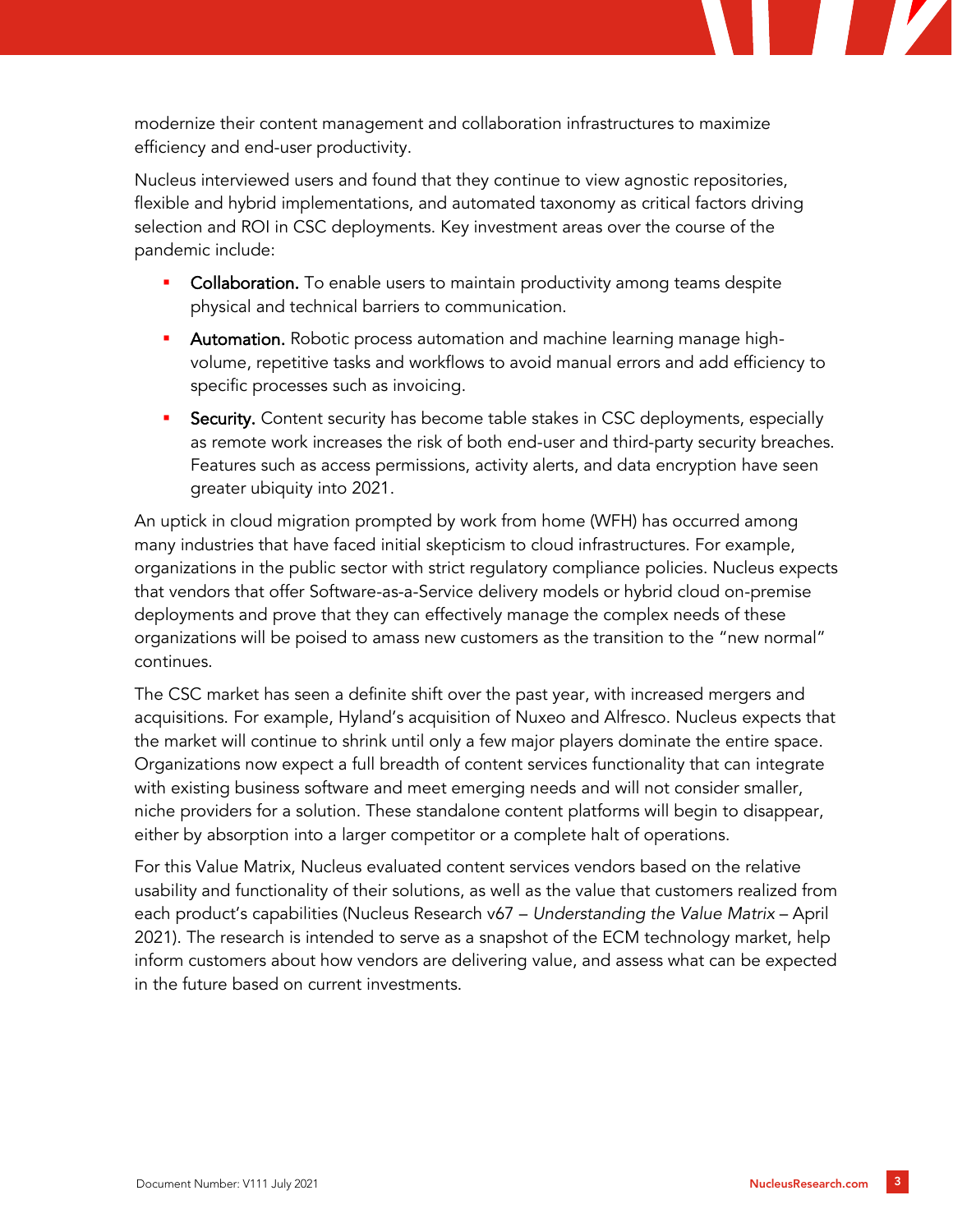# LEADERS

Leaders in the Value Matrix include Box, Digitech Systems, Epicor ECM, Laserfiche, and M-Files.

#### BOX

Box is a cloud content management platform covering the breadth of an organization's users, apps, and processes, enabling users to work both on-site and remotely without interruption. Capabilities of the solution include built-in collaboration, workflow automation, security, governance, and compliance. Additionally, the Box integrations network allows users to access more than 1,500 third-party solutions to add extra functionality while maintaining Box as a central content core. Over the past year, the vendor has made increased investments in mobile capabilities, including the ability to scan documents, convert to PDF, and upload to Box from within the app with OCR capabilities to identify searchable text. Box updated the user interface (UI) to facilitate improved end-user adoption and help users maintain productivity.

Additionally, the platform increased machine learning functionality to increase content intelligence and bolster its security and compliance. The vendor's advanced add-on products, Box Shield and Box Relay, add functionality to security and workflow management areas. Box Shield is focused on preventing data leakage and providing access permissions that alert end-users of malware risk and notify administrators of suspicious user behavior. Box Relay features an updated workflow engine with a menu of triggers, conditions, and outcomes to simplify business processes across an organization.

Updates and announcements since the last Value Matrix include:

- Box Governance. Box has rearchitected the application of its legal hold and retention policies, enabling users to reduce time spent enforcing various regulations. The vendor also allows event-based retention in addition to global, folder, and metadata-based retention policies. For example, customers can now associate the start date of a retention policy with a metadata value.
- Box Shield can now manually and automatically classify new and existing content based on detecting PII and other custom terms. The tool also integrates with Microsoft Information Protection (MIP) and gives users the ability to import MIP sensitivity labels and apply them as Box classification labels.
- Workflows through Box Relay can be scheduled periodically, e.g., daily, weekly, or monthly. Additionally, Box Relay includes a library of 24 pre-built templates for workflows in sales, HR, legal, finance, marketing, and operations departments. Users can also create, publish and re-use custom templates.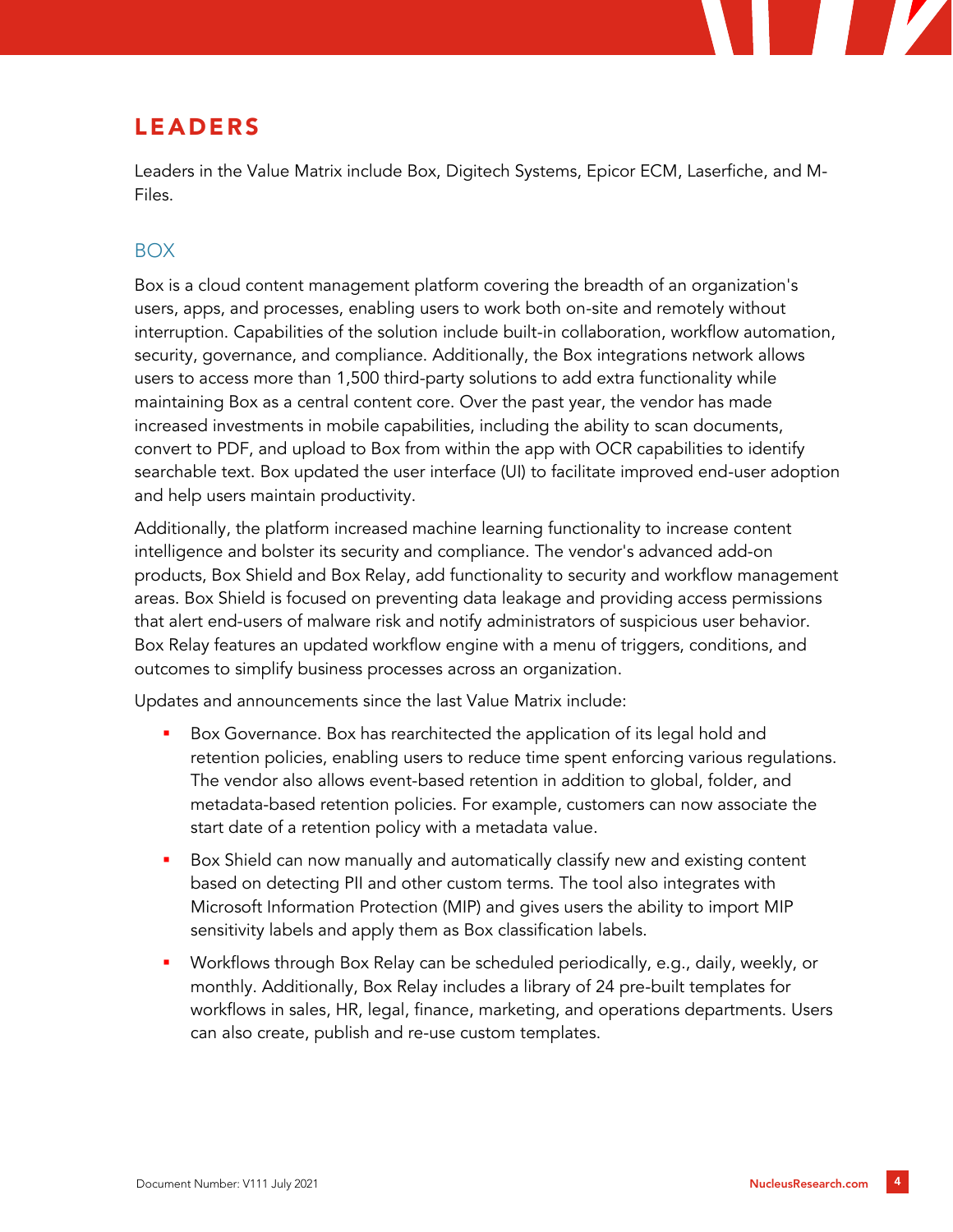

- Platform updates include new functionality for Custom App lifecycle management, a new Metadata Query toolkit, and a Box Sign API.
- In February, Box announced the acquisition of SignRequest and the upcoming launch of Box Sign, which will enable users to use secure e-signatures within the Box Content Cloud.
- The vendor also announced significant updates to Box Shuttle, a content-migration solution that leverages its recent acquisition of Cloud FastPath to move content to the cloud. Box Shuttle offers free self-service tooling for simple migrations of 10TB or less, paid services at \$500/TB, or managed services.

#### DIGITECH SYSTEMS

Digitech Systems is a longstanding provider of content management solutions that offers an end-to-end content platform that can be deployed on-premises, in the cloud, or in hybrid infrastructures. The solution covers functionality in data capture, content management and collaboration, secure content storage, and automated business processes that leverage patented AI-driven algorithms to differentiate and classify data. Papervision.com is a new cloud-based service that allows more customers to take advantage of Digitech's cloud content management capabilities. Additionally, PaperVision ScanPro is another new addition that will enable users to transfer data into the cloud quickly and securely and create metadata to improve search. The vendor delivers its solutions through independent software vendors (ISV) to focus on R&D, which serves as a critical differentiator to providers that dedicate more effort to sales and marketing.

#### EPICOR ECM

The Epicor ECM platform is entirely browser-based and includes functionality for document management, accounts payable automation, and sales order automation. Additional capabilities include smart data capture, buildable workflows, electronic forms, and disaster recovery, as well as integrations, analytics, and mobile usability. Machine-learning-driven intelligent data capture through the solution eliminates the need for templates and programming, while the solution's business automation reduces manual processes and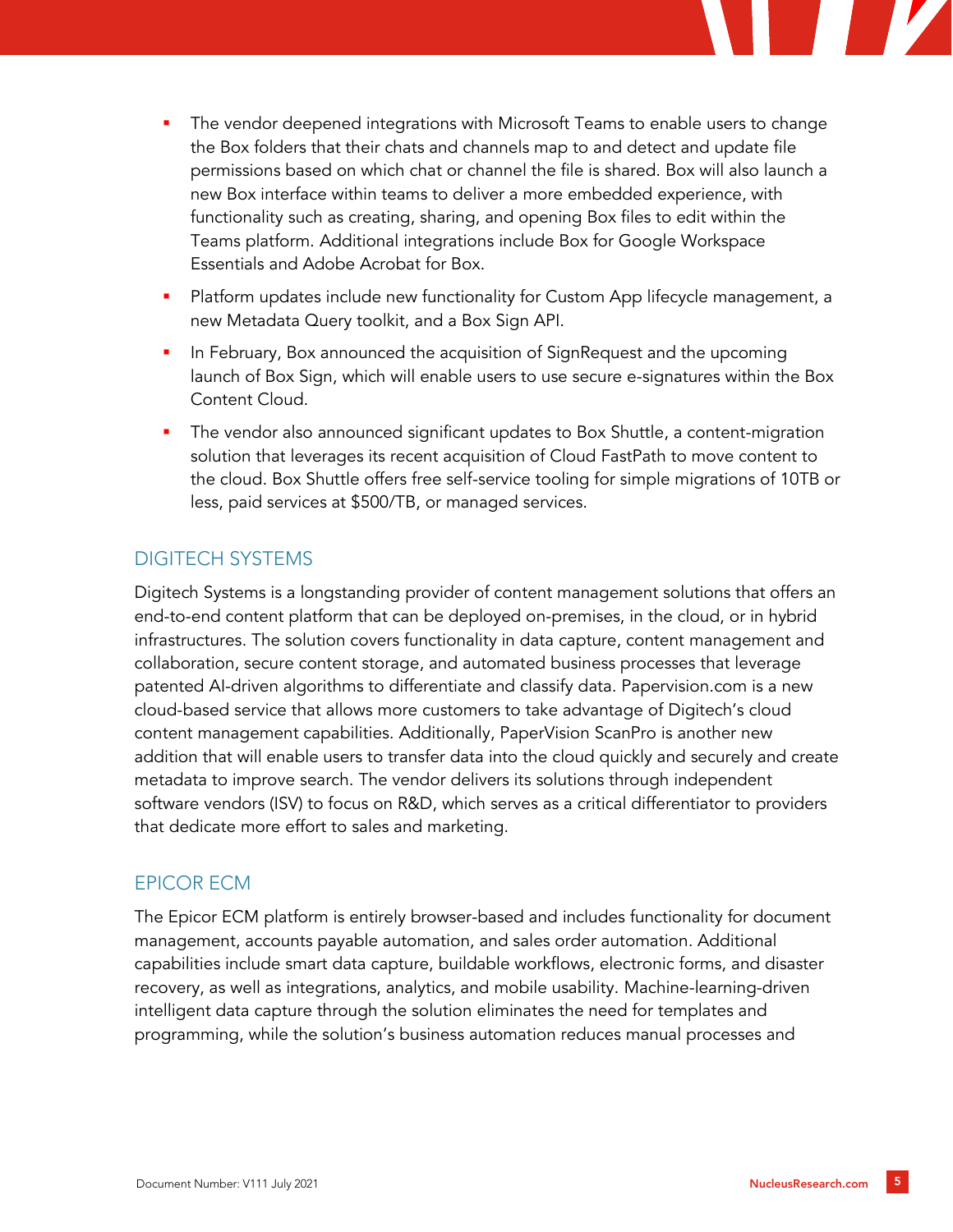

Updates and announcements since the last value matrix include:

- In October, Epicor ECM released an update that included a new inbound purchase order acknowledgment workflow for distributors, to be stored in the ECM repository and accessible via links in the business system PO records. Additionally, e-mail batch import through the solution now supports Exchange Web Services (EWS) and can extract metadata from e-mail attachments.
- In June, Epicor ECM released an update that included approvals re-verification and versioning enhancements which will help medical device and aerospace & defense customers, as well as other industrial sectors with requirements for exacting documentation and certification of items.

#### **LASERFICHE**

Laserfiche has expertise in multiple spaces, including finance and wealth management, health care, education, manufacturing, and the public sector. The platform can be SaaSdelivered, deployed on-premises, or in hybrid and private cloud infrastructures, and covers areas of content management, business process automation, and data analytics. Business process automation is a sustained focus of the vendor's investments. The Laserfiche Business Process Library provides users with industry and department-specific templates that enable them to get started quickly building automated workflows. Additionally, the platform includes a toolbox for developers that includes over 150 activities to aid systems integrations and backend processing tasks. These include bots, capture profiles, decision tables, and automated document creation. The vendor's cloud content repository enables web and mobile access and has drag-and-drop operations for organizing or adding content in the repository from desktop or Outlook. Built-in records management capabilities store content according to lifecycle rules and can include the Laserfiche Vault feature to adhere to policies such as SEC Rule 17a-4(f). Users can also share or revoke cloud access to specific content and track usage with proper permissions.

Laserfiche has integrations with Microsoft 365 that allow users to save or retrieve content to the Laserfiche repository through an add-in within 365 web content authoring applications. Microsoft web authoring is also available for directly editing content within Laserfiche. The vendor offers a configurable portal site that enables the secure publishing of content, with pre-built searches and links that can quickly guide users.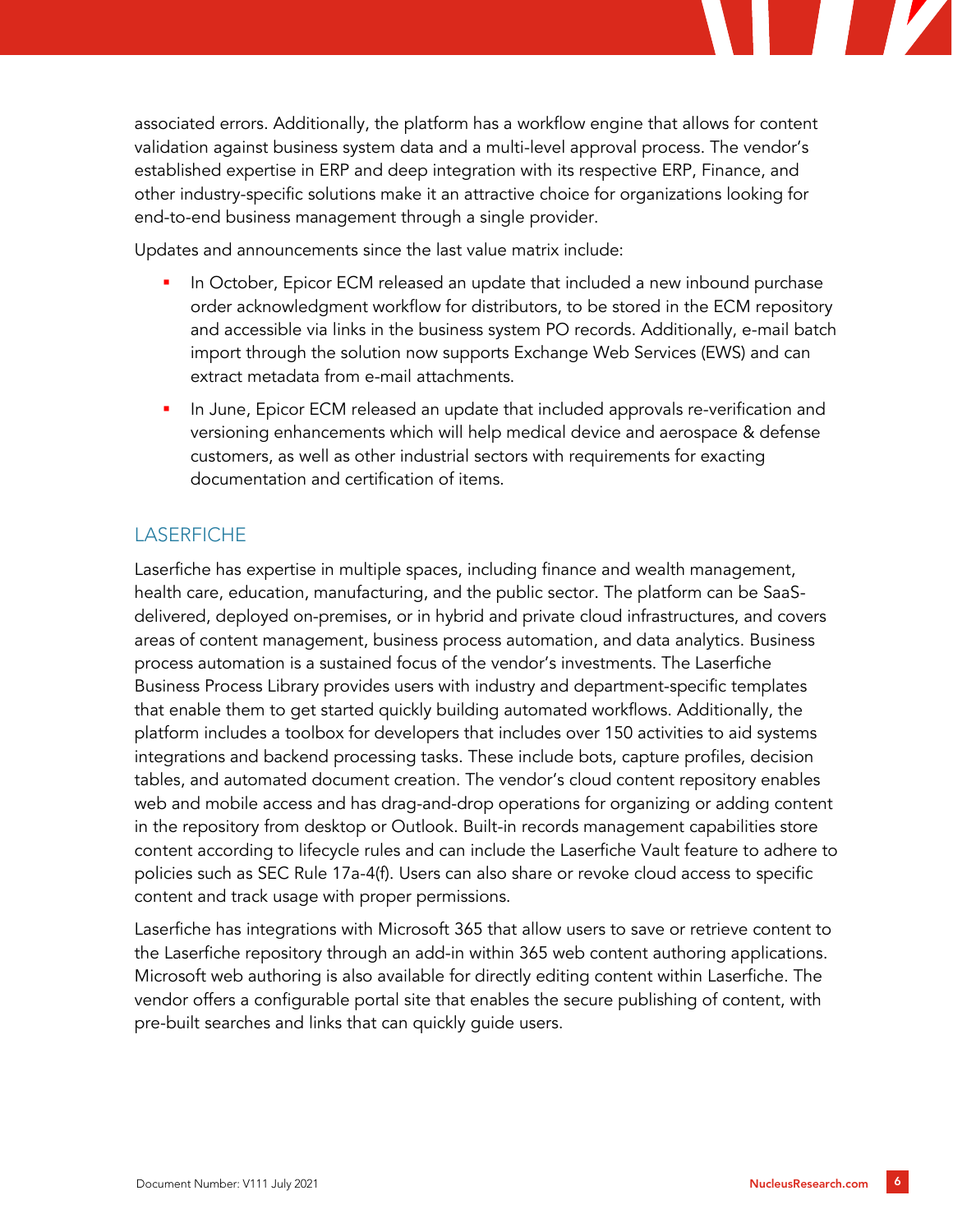

Updates and announcements since the last Value Matrix include:

- Laserfiche added new process automation functionality, including File Sets, Smart Invoice Capture, the ability to merge data to a PDF form. A Process Operational Dashboard enables users to track the progress of all in-flight processes and task statuses in a summary view. Additionally, the Process Promotion Tool allows testing of process applications in a separate environment before production.
- **•** The vendor announced an integration with Microsoft Teams that enables users to edit and annotate Laserfiche documents within Teams chats and channels. File storage is achieved quickly to Laserfiche to ensure compliance with regulatory policies. The vendor also released new RESTful web APIs to allow users to access Laserfiche content from any programming language.
- **EXECTE:** Laserfiche self-hosted customers can leverage SaaS features, including cloud sharing of documents. The vendor is working to make other cloud capabilities, such as integrations and RPA bot coordination, available to self-hosted customers.

#### M-FILES

M-Files' metadata-based, repository agnostic information management platform enables users to manage and search for data regardless of where it is stored. The solution leverages automation to improve the efficiency and speed of various tasks and workflows such as invoice processing and contract approvals, analyzing content, and automatically classifying, securing, tag, surface, and applying governance policies. Additionally, M-Files can be accessed within many common interfaces, including Microsoft 365, Teams, SharePoint, and Salesforce, to reduce time spent toggling between solutions to look for documents. M-Files Ground Link is a newer solution that connects M-Files cloud instances to on-premises content sources. The platform's configurable client portal improves external communications.

The vendor's data security features include access control and permissions, automated audit trails, federated authentication, file encryption, intrusion detection, and data loss prevention. The platform is frequently updated and does not require extra IT support to enable access to new features. M-Files licensure for cloud deployments is also the same as that of on-premises, enabling more organizations to move to a cloud infrastructure at their own pace gradually.

Updates and announcements since the last Value Matrix include:

In January, M-Files released M-Files Web, a redesigned user interface built to help end-users adopt the solution more quickly. The new web architecture also supports improved embedded user experience in applications including Salesforce, SharePoint, Teams, and ESRI. The M-Files Manage portal was also released to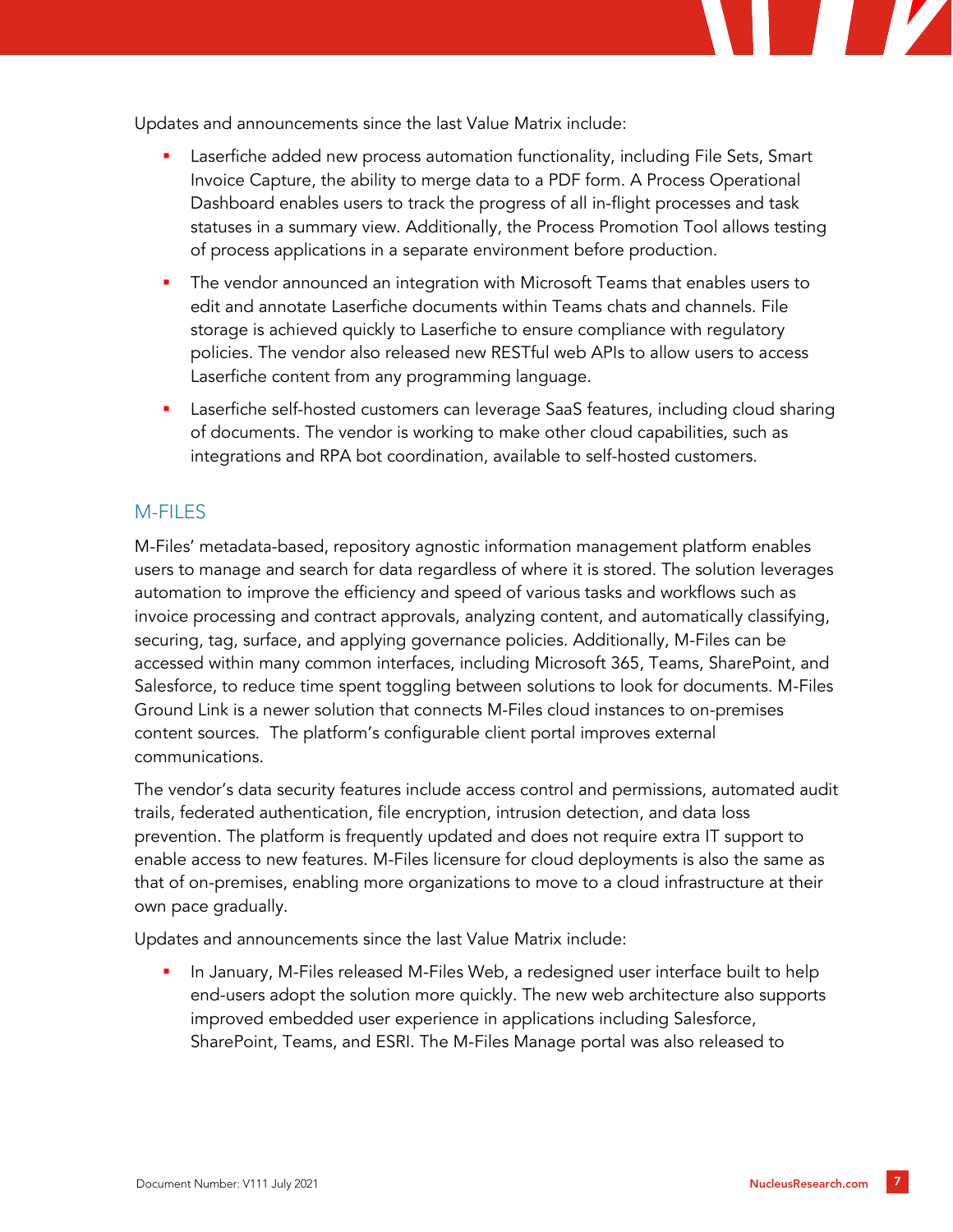

- The vendor introduced a new cloud infrastructure based on the Microsoft Azure Service Fabric architecture. This improved scalability and performance while giving customers the ability to gain fuller control of their solution.
- M-Files released signature integration with Adobe Sign to expand electronic signature options for customers and improve embedment in the workflow.
- The vendor acquired Hubshare, a digital client experience and collaborative workspace solution to promote collaboration among internal and external teams. Co-authoring support is also available to M-Files' Desktop, Web, and Embedded UI clients, allowing documents to be co-authored in-place by integrating with Microsoft Office or the web.

## FACILITATORS

Facilitators in the Value Matrix include IBM, NewGen Software, and Zoho WorkDrive.

#### IBM CONTENT SERVICES

IBM Content Services provides a single platform for integrated Content, Workflow, Capture, Decisions, Process Mining, and Robotic Process Automation (RPA). The vendor's AI engine, Watson, is present throughout the solution, with AI-driven tools for document classification, data extraction, mobile capture, and visual search. Users can also access operational insights on content added to the repository through a visual dashboard. Flexible deployments enable organizations to access the solution in the cloud, on-premises, or in hybrid cloud environments. IBM continues to build out functionality, such as deepened integrations with third-party applications, improved automation, and enhancements to external collaboration.

#### NEWGEN OMNIDOCS

NewGen OmniDocs is the vendor's platform for contextual content services. Functionality includes content capture and management, workflow automation, content analytics, RPA, collaboration, security and compliance, records management, and remote imaging. Artificial intelligence capabilities are present throughout the OmniDocs platform and enable users to extract and classify content quickly and accurately while providing sentiment analysis. The vendor also offers a cloud migration service to help on-premises customers transition their content and operations into a cloud infrastructure and take advantage of the functionality.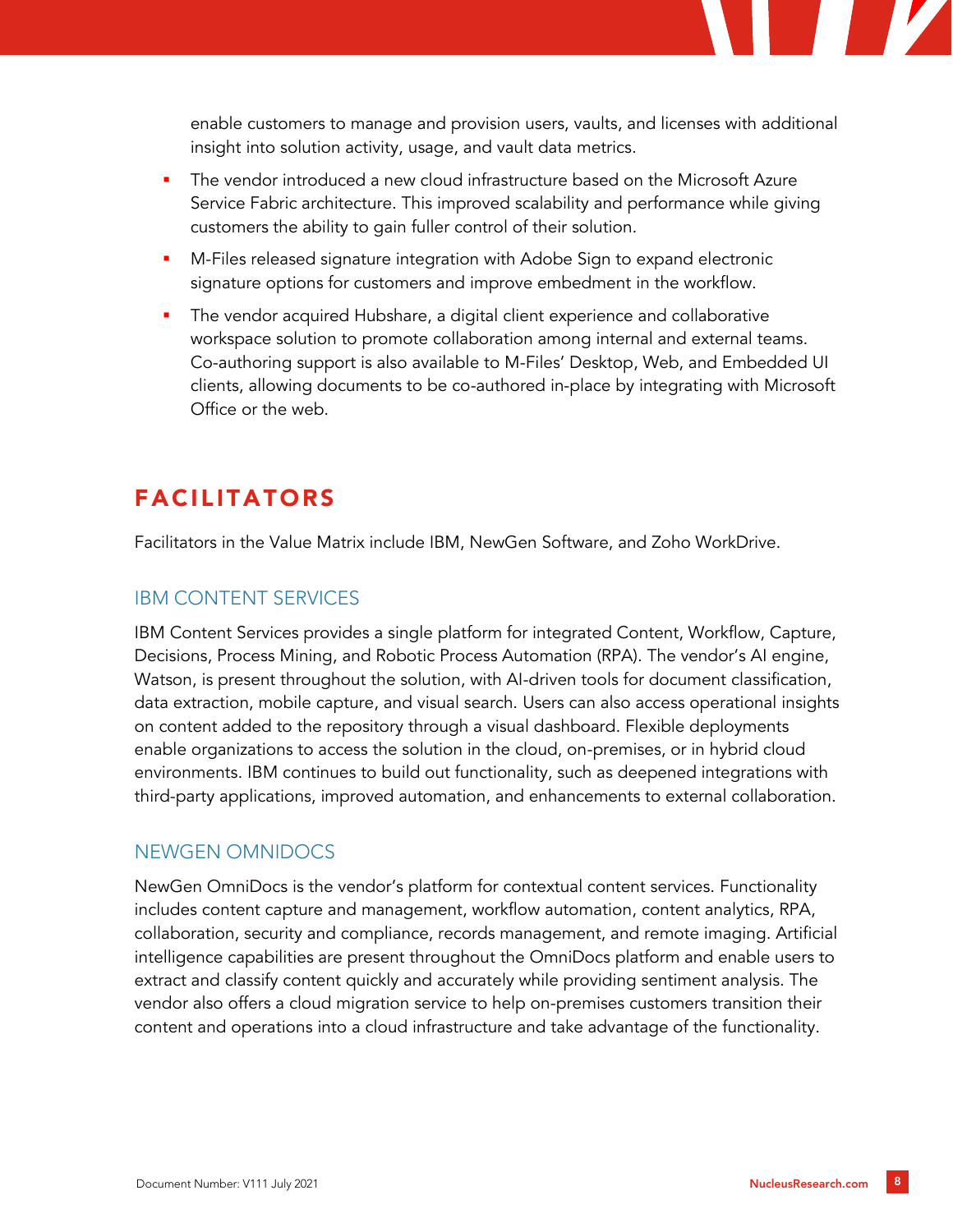

#### ZOHO WORKDRIVE

Zoho Workdrive is a cloud-based content management and collaboration platform accessible via the web and mobile apps for iOS and Android. The WorkDrive suite has use cases across several industries and organizational sizes and can scale across departments, including HR, Operations, and Sales. Key features of the solution include internal and external collaboration, e-signature functionality, access permissions, data encryption, file recovery and conversion, document archiving, and real-time synchronization that allows users to work online or offline without losing their work. WorkDrive integrates with thirdparty apps, including Office 365, enabling users to edit files in Microsoft Office and store them in the WorkDrive repository. The solution also integrates with other Zoho apps such as Projects and can provide users with necessary documents without requiring them to switch between programs.

Updates and announcements since the last Value Matrix include:

- Customizability. Users can now build a template library in WorkDrive for different tasks, teams, and processes. Additionally, the vendor introduced customizable data retention policies, enabling users and administrators to set limits on the lifecycle of specific files.
- Management/security. New capabilities for device management give administrators a broad overview of total storage, usage, and device activity. Administrators can log out and wipe WorkDrive content off certain devices and reduce end-user security risk.

# CORE PROVIDERS

Core Providers in the Value Matrix include AODocs, Microsoft, OpenText, and Oracle.

#### AODOCS

AODocs provides customers with a cloud-based platform that is fully scalable. Functionality includes collaboration, compliance tracking, OCR, version control, and document management capabilities such as archiving, indexing, and retention. Electronic signatures, file recovery, file type conversion, offline access, and process automation are also key features. AODocs offers a Knowledge Management solution that scales across the platform and leverages AI to view content and ensure that users are accessing the correct versions. The vendor has integrations with Salesforce, DocuSign, and Google Drive and is best equipped to serve organizations of all sizes in industries such as financial services, the public sector, and manufacturing.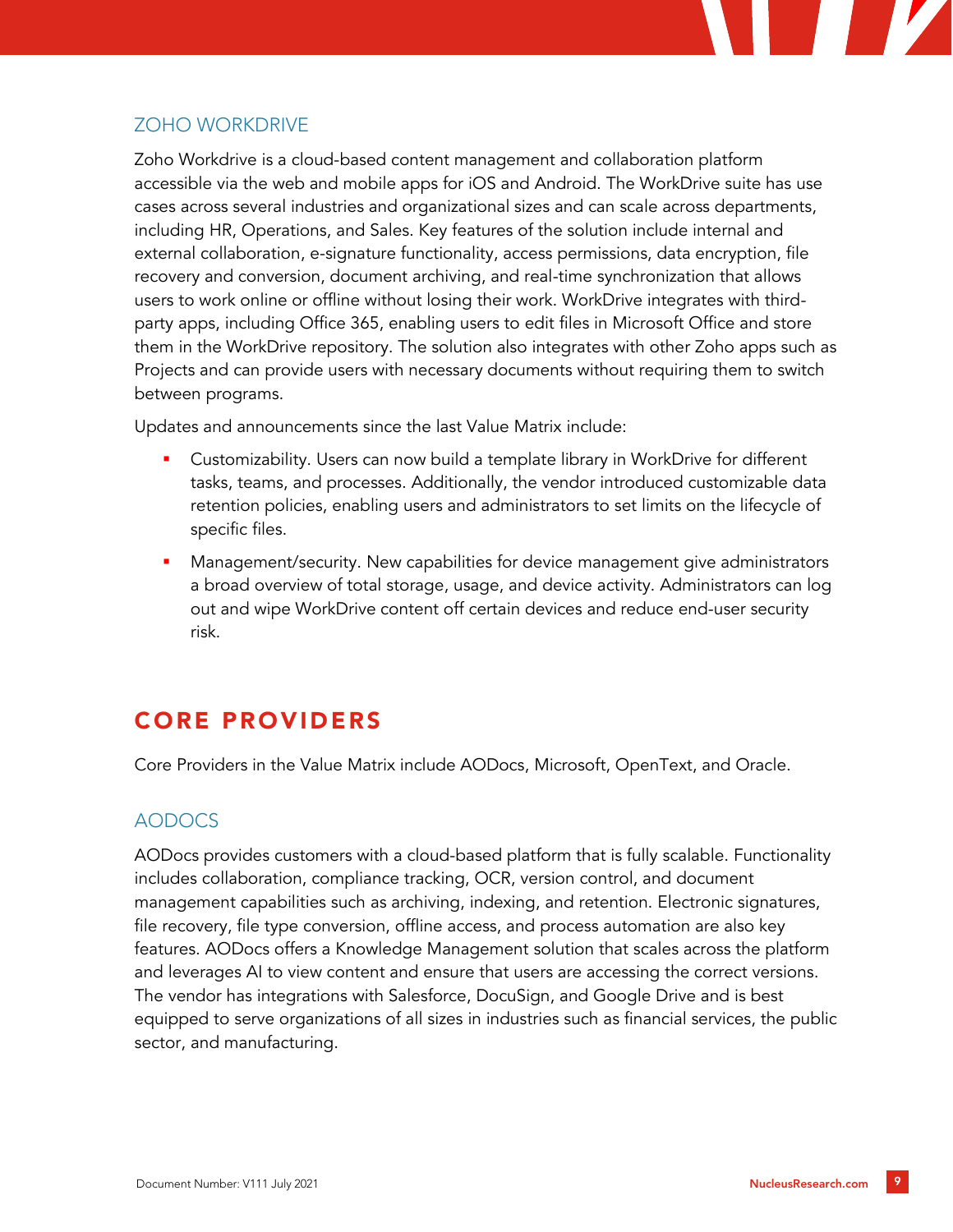Updates and announcements since the last Value Matrix include:

In December 2020, AODocs announced that it would be joining the Google Cloud Marketplace.

#### MICROSOFT SHAREPOINT

SharePoint is Microsoft's system for document storage, collaboration, and content management. The platform has evolved from on-premises storage to a flexible solution that can be deployed in the cloud or hybrid cloud environments. SharePoint runs on Microsoft's cloud infrastructure, giving customers the ability to enable regional data residency and maintain compliance with changing regulatory policies. Content management through SharePoint is a part of its intelligent content services layer, which facilitates access, creation, sharing, management, and security of content across an enterprise. The solution has seamless integrations with other Microsoft products, including OneDrive for Business, Microsoft Teams, and Flow.

#### **OPENTEXT**

OpenText provides customers with several scalable, end-to-end solutions for lifecycle content and information management. The vendor's offerings include out-of-the-box functionality for content management, records management, enterprise governance, and analytics and reporting. The vendor recently announced the release of OpenText Core Content, a multitenant cloud offering that is easy to deploy and configure based on the needs of specific industries, organizations, and departments. Core Content integrates with an organizations' existing applications, such as SAP S/4HANA. The vendor also launched Core Case Management, another multitenant cloud solution that manages unstructured and complex processes such as processing claims. Users report that the user interface and strong integration with other OpenText solutions and third-party applications were key factors in their decision to deploy the vendor's content management systems. OpenText's growth has been primarily attributed to acquisitions that fill out specific functionality needs, making it perform more like a private equity firm than a software provider.

#### ORACLE CONTENT AND EXPERIENCE CLOUD

Oracle Content and Experience Cloud (OCE) serves as a central cloud-based hub for ECM and web content management (WCM). Key features include full-text search, capture, and video content storage. The vendor's WCM capabilities also include digital asset management, omnichannel content delivery, and the ability for users to create and launch microsites without the help of an IT team. This past year, OCE announced a partnership with Box, enabling users to connect applications from Oracle and other third-party providers to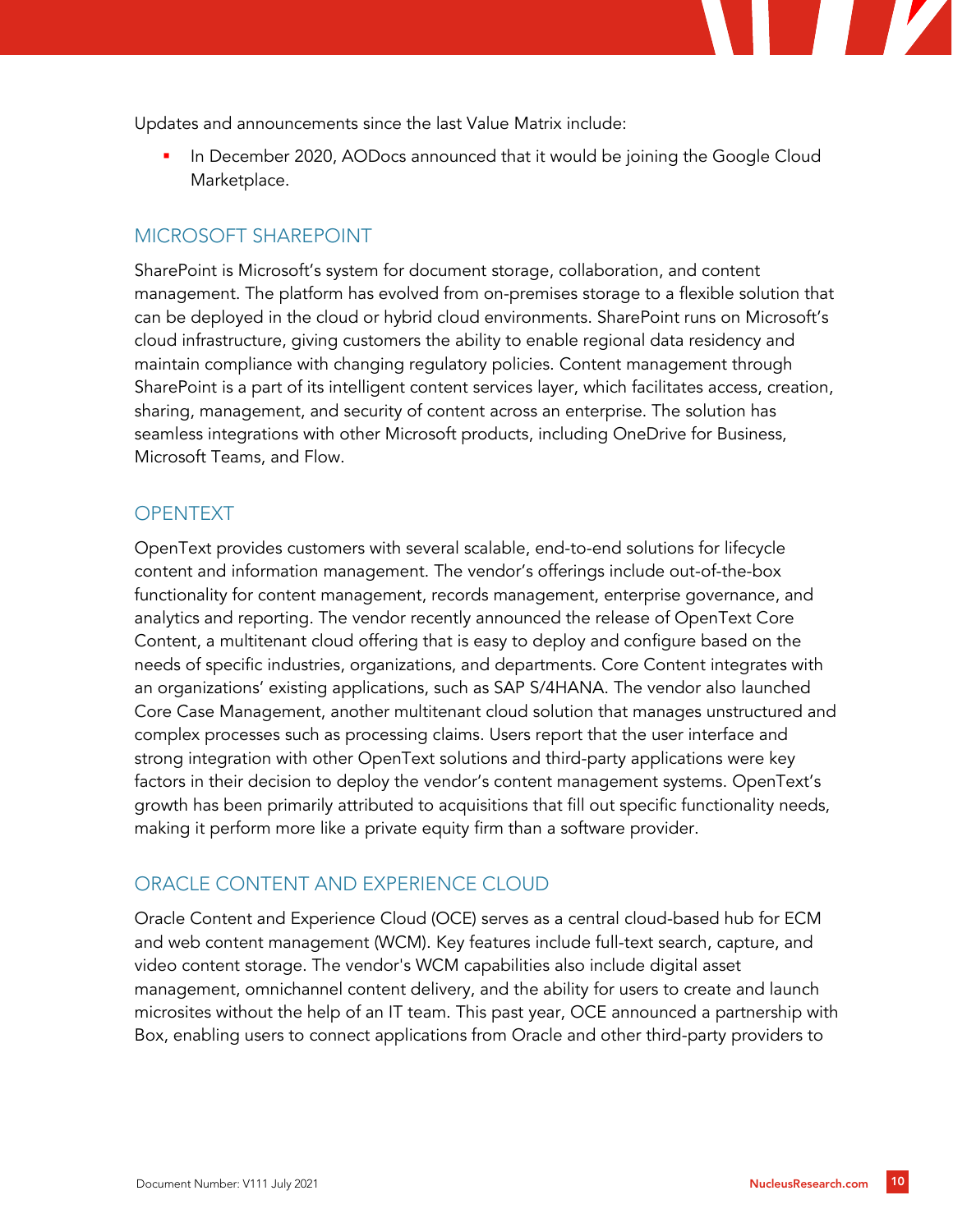Box with Oracle integration. IT resources are required to automate workflows across the platforms, but the connector can simplify the integration of everyday content management processes on its own. Users continue to note the platform's user experience as intuitive and best suited for the needs of midsized organizations. As OCE builds out gaps in functionality, Nucleus expects it to be a competitive offering for existing enterprise customers and other businesses looking to implement a single-vendor solution.

### EXPERTS

Experts in the Value Matrix include DocuWare, Hyland, and Micro Focus.

#### **DOCUWARE**

DocuWare's content services offerings include DocuWare for document capture and management, DocuWare Workflow for business processing, and DocuWare Intelligent Indexing for metadata management and content indexing. The solutions can be deployed on-premises, in the cloud, or in hybrid environments. The DocuWare platform is well-suited to the needs of small and midsized businesses looking to take advantage of enterprisegrade functionality in areas of automation, indexing, content capture, document management, and workflow intelligence. The vendor also offers preconfigured solutions for use cases, including invoice processing, employee management, and secure document archiving with short, simple deployments. The DocuWare Workflow Manager automates processes such as document routing and approval, index data manipulation, and content archival. The tool can now be copied between electronic file cabinets, allowing the workflows created in one department to be adapted to fit others. The drag and drop interface of the Workflow Manager, along with a Task Manager, enables less-technical users to build automated workflows without the need for additional IT resources.

Updates and announcements since the last Value Matrix include:

Version 7.4 release. Updates to the platform include a preconfigured solution for Smart Document Control, the ability to collaborate live on Microsoft Office documents, electronic signatures, and highlight search. Additional improvements include automatic validation of workflow dependencies and deeper web-services integration.

#### HYLAND

Hyland serves multiple verticals in the content services market, including government, healthcare, education, financial services (including insurance), and manufacturing. The